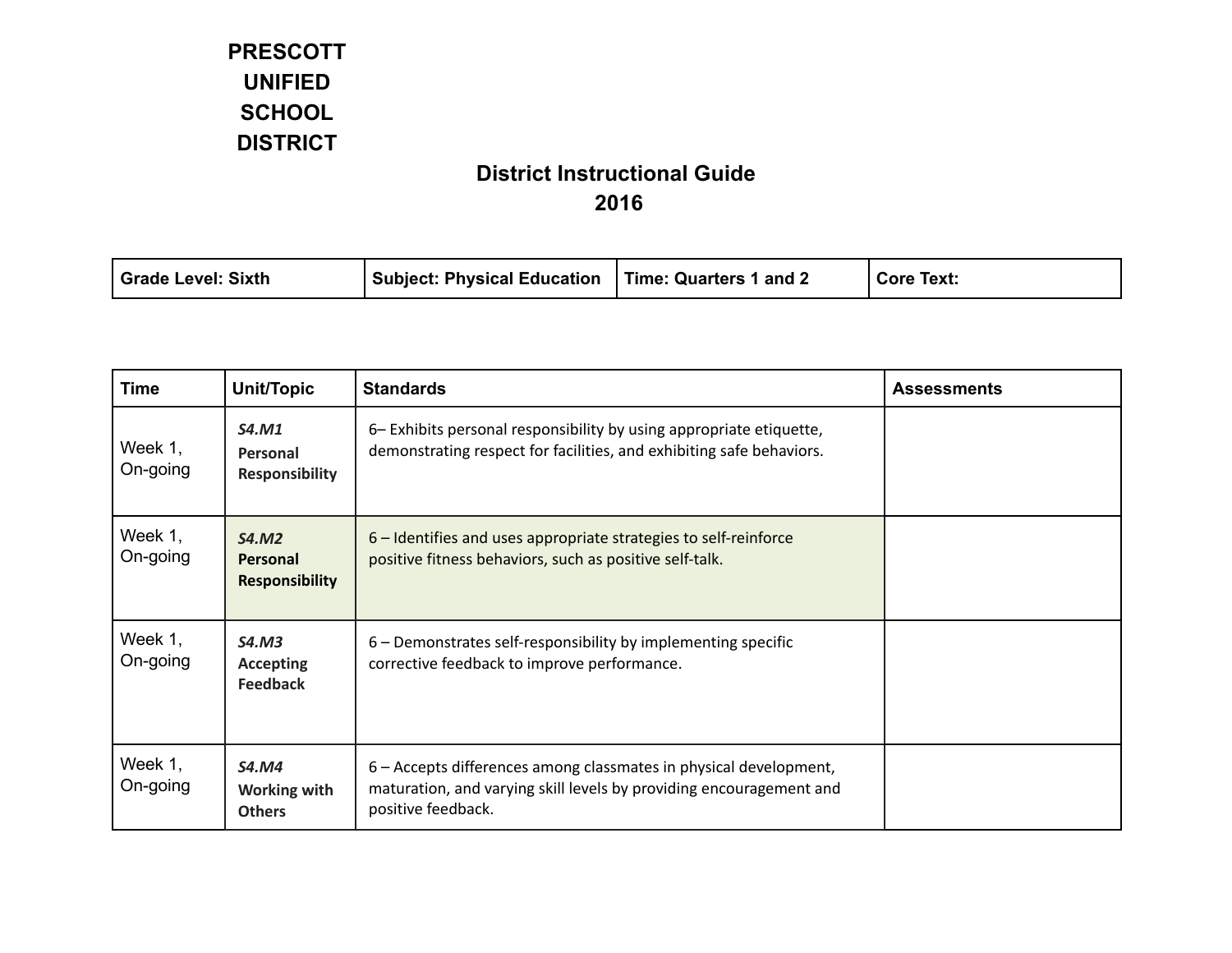|                     | Conflict<br>Resolution<br>$(S4.E3.3-5.a)$<br><b>Accepts Others</b> |                                                                                                                                                    |  |
|---------------------|--------------------------------------------------------------------|----------------------------------------------------------------------------------------------------------------------------------------------------|--|
| Week 1,<br>On-going | <b>S4.M5</b><br><b>Working with</b><br><b>Others</b>               | 6- Cooperates with a small group of classmates during adventure<br>activities, game play, or team-building activities.                             |  |
| Week 1,<br>On-going | <b>S4.M6</b><br><b>Rules and Fair</b><br>Play                      | 6 - Identifies the rules and etiquette for physical activities, games<br>and dance activities.                                                     |  |
| Week 1,<br>On-going | <b>S4.M7</b><br><b>Safety</b>                                      | $6$ – Uses physical activity and fitness equipment appropriately and<br>safely, with the teacher's guidance.                                       |  |
| Quarter 1           | S1.M1<br>Dance and<br><b>Rhythms</b>                               | 6- Demonstrates correct rhythm and pattern for 1 of the following<br>dance forms: folk, social, creative, line or world dance.                     |  |
| Quarter 1           | <b>S1.M2</b>                                                       | $6$ – Throws with a mature pattern for distance or power appropriate to<br>the practice task (e.g., distance = outfield to home plate; power = 2nd |  |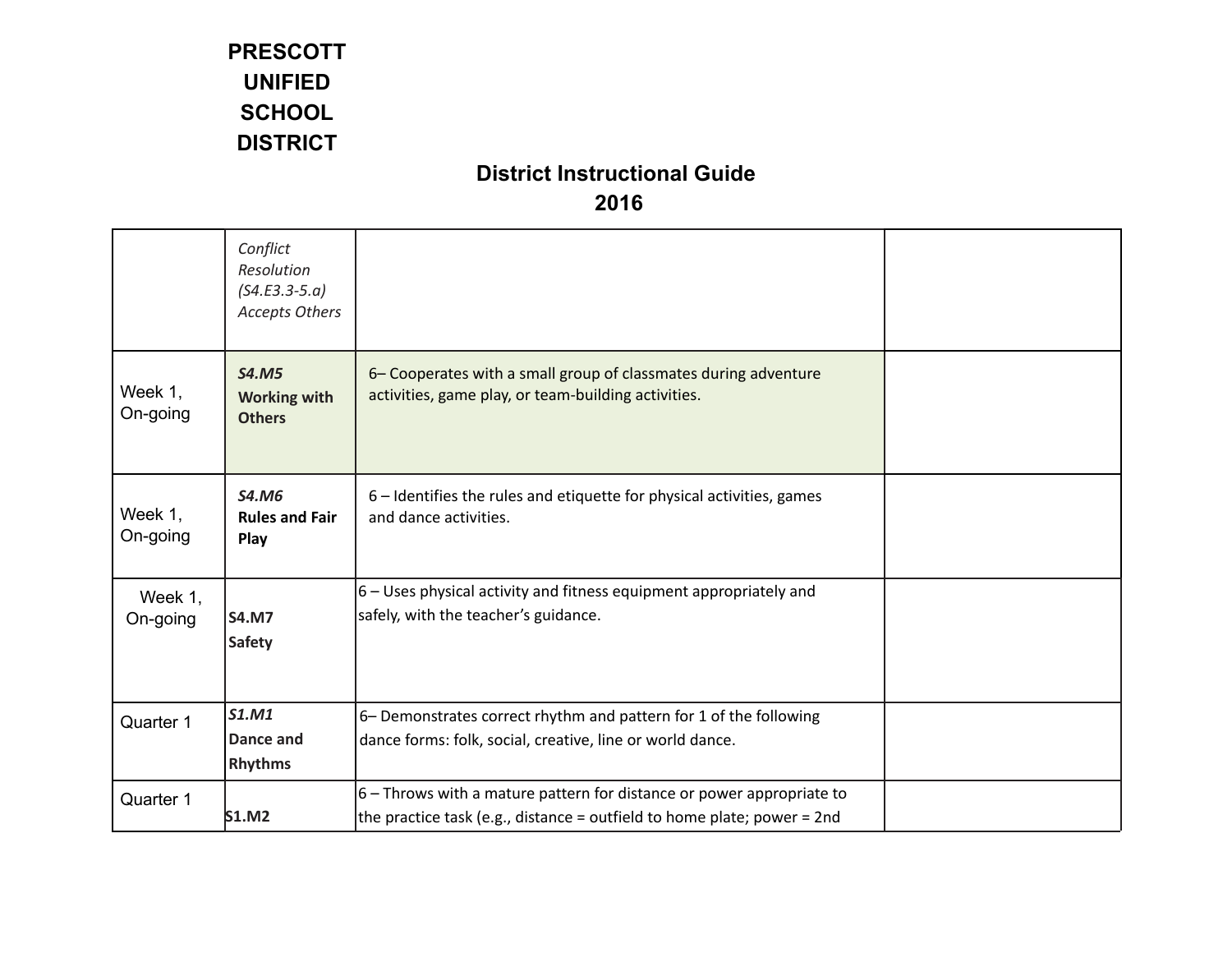|           | <b>Games and</b>        | base to 1st base).                                                         |  |
|-----------|-------------------------|----------------------------------------------------------------------------|--|
|           | <b>Sports: Invasion</b> |                                                                            |  |
|           | <b>Games Throwing</b>   |                                                                            |  |
|           |                         |                                                                            |  |
| Quarter 1 | S1.M3                   | $6$ – Catches with a mature pattern from a variety of trajectories using   |  |
|           | <b>Games and</b>        | different objects in varying practice tasks.                               |  |
|           | Sports: Invasion        |                                                                            |  |
|           | Games                   |                                                                            |  |
|           | <b>Catching</b>         |                                                                            |  |
| Quarter 1 |                         |                                                                            |  |
|           |                         |                                                                            |  |
|           | S1.M4                   | 6- Passes and receives with hands in combination with locomotor patterns o |  |
|           | <b>Games</b> and        | running and change of direction and speed with competency in modified      |  |
|           | Sports:                 | invasion games.                                                            |  |
|           | <b>Invasion games</b>   |                                                                            |  |
|           | <b>Passing and</b>      |                                                                            |  |
|           | <b>Receiving</b>        |                                                                            |  |
| Quarter 1 | S1. M5                  |                                                                            |  |
|           | <b>Games and</b>        | $ 6 - Throws$ , while stationary, a lead pass to a moving target.          |  |
|           | <b>Sports: Invasion</b> |                                                                            |  |
|           | <b>Games -Passing</b>   |                                                                            |  |
|           | and Receiving,          |                                                                            |  |
|           | <b>Moving target</b>    |                                                                            |  |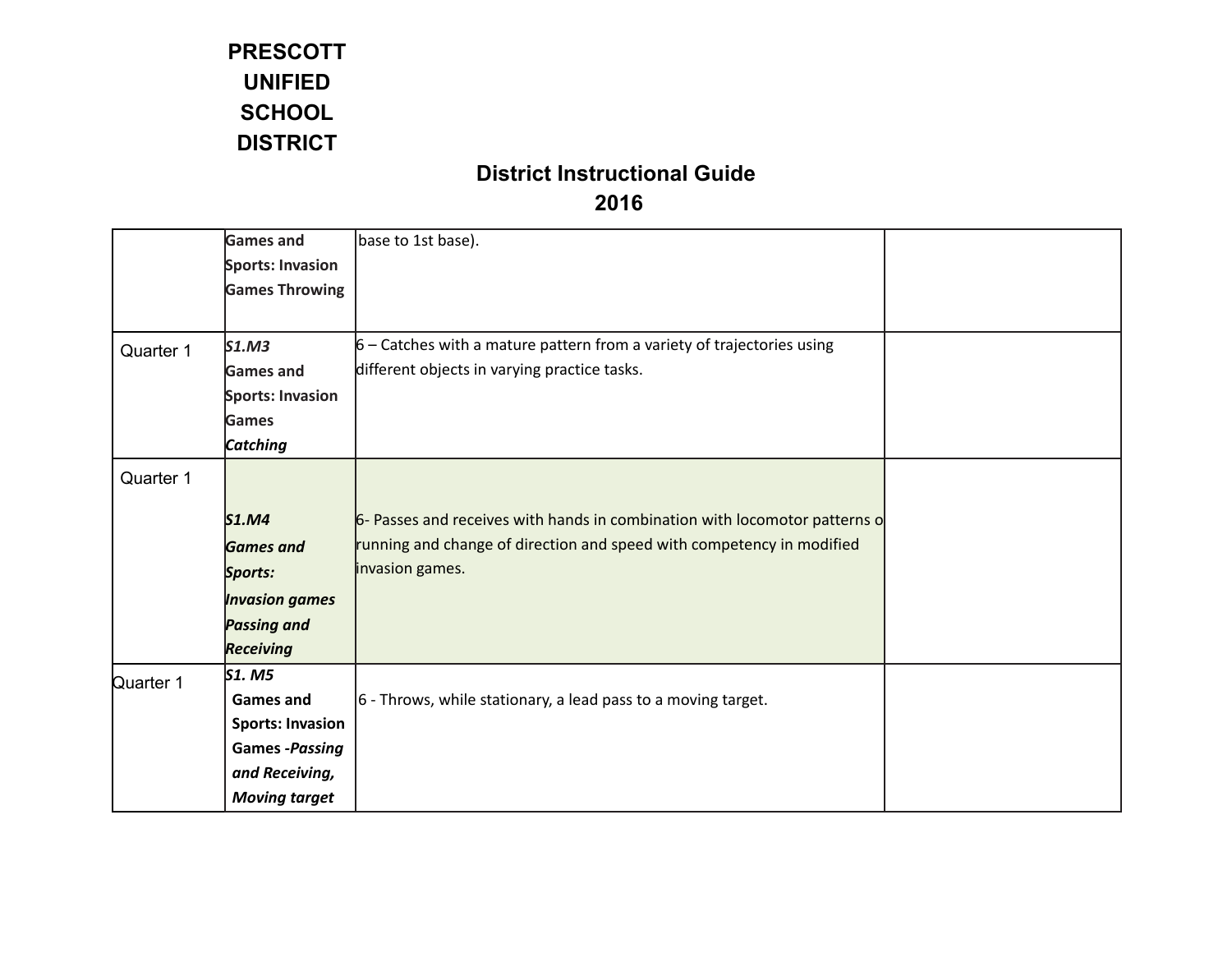# **District Instructional Guide**

#### **2016**

| Quarter 1 | <b>S1. M6</b>           | $6$ – Performs pivots, fakes and jab steps designed to create open space  |  |
|-----------|-------------------------|---------------------------------------------------------------------------|--|
|           | <b>Games and</b>        | during practice tasks.                                                    |  |
|           | <b>Sports: Invasion</b> |                                                                           |  |
|           | <b>Games</b>            |                                                                           |  |
|           | <b>Offensive Skills</b> |                                                                           |  |
| Quarter 1 | <b>S1. M7</b>           | $6$ – Performs the following offensive skills without defensive pressure: |  |
|           | Games and               | pivot, give & go, and fakes.                                              |  |
|           | Sports: Invasion        |                                                                           |  |
|           |                         |                                                                           |  |
| Quarter 1 | <b>S1. M8</b>           | $6$ – Dribbles with dominant hand using a change of speed and direction   |  |
|           | <b>Games</b>            | in a variety of practice tasks.                                           |  |
|           | and                     |                                                                           |  |
|           | Sports:                 |                                                                           |  |
|           | Invasion                |                                                                           |  |
|           | <b>Games</b>            |                                                                           |  |
|           | <b>Dribblin</b>         |                                                                           |  |
|           | g/Ball                  |                                                                           |  |
|           | <b>Control</b>          |                                                                           |  |
|           | with                    |                                                                           |  |
|           | <b>Hands</b>            |                                                                           |  |
| Quarter 1 | <b>S1. M10</b>          | $6$ – Shoots on goal with power in a dynamic environment as appropriate   |  |
| and 2     | <b>Games and</b>        | to the activity.                                                          |  |
|           | <b>Sports: Invasion</b> |                                                                           |  |
|           | <b>Games</b>            |                                                                           |  |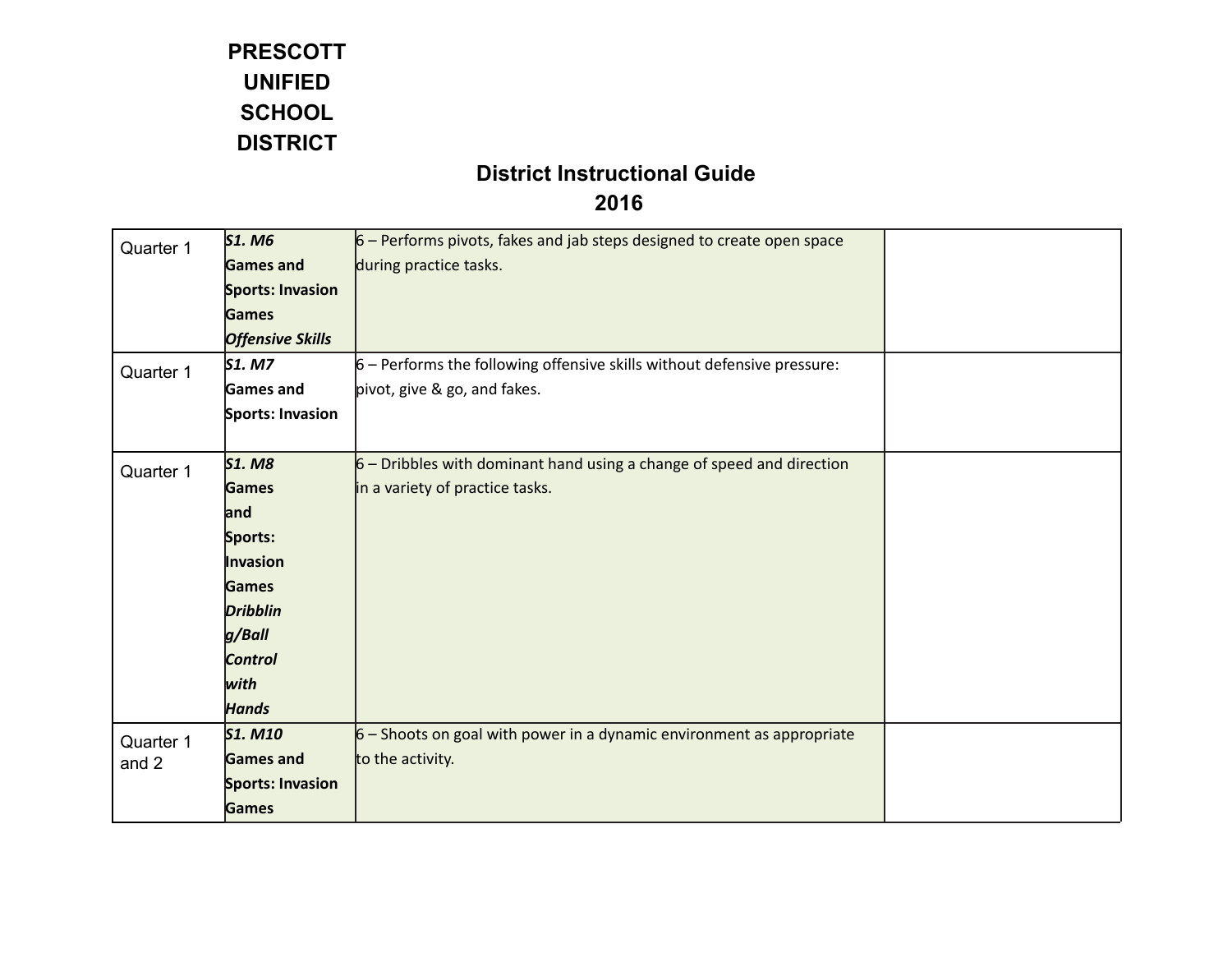|           | <b>Shooting on Goal</b> |                                                                        |  |
|-----------|-------------------------|------------------------------------------------------------------------|--|
| Quarter 1 | S1. M11                 | $6$ – Maintains defensive ready position with weight on balls of feet, |  |
|           | Games and               | arms extended, and eyes on midsection of the offensive player.         |  |
|           | Sports: Invasion        |                                                                        |  |
|           | <b>Games</b>            |                                                                        |  |
|           | <b>Defensive Skills</b> |                                                                        |  |
| Quarter 1 | $S1.$ M11               | $6$ – Maintains defensive ready position with weight on balls of feet, |  |
|           | Games and               | arms extended, and eyes on midsection of the offensive player.         |  |
|           | Sports: Invasion        |                                                                        |  |
|           | Games                   |                                                                        |  |
|           | <b>Defensive Skills</b> |                                                                        |  |
| Quarter 1 | <b>S1. M12</b>          | $6$ – Performs a legal underhand serve with control for net/wall games |  |
| and 2     | <b>Games and</b>        | such as badminton, volleyball, pickleball.                             |  |
|           | Sports: Net/Wall        |                                                                        |  |
|           | <b>Games</b>            |                                                                        |  |
|           | <b>Serving</b>          |                                                                        |  |
| Quarter 1 | $1.$ M13                | $6-$ Strikes, with a mature overarm pattern in a non-dynamic           |  |
| and 2     | <b>Games and</b>        | environment (closed skills) for net/wall games such as volleyball,     |  |
|           | Sports: Net/Wall        | handball, badminton or tennis.                                         |  |
|           | Games                   |                                                                        |  |
|           | <b>Striking</b>         |                                                                        |  |
| Quarter 1 | S1. M14                 | $6$ – Demonstrates the mature form of forehand and backhand strokes    |  |
|           | Games and               | with a short-handled implement in net games such as paddleball,        |  |
|           | Sports: Net/Wall        | pickleball or short-handled racket tennis.                             |  |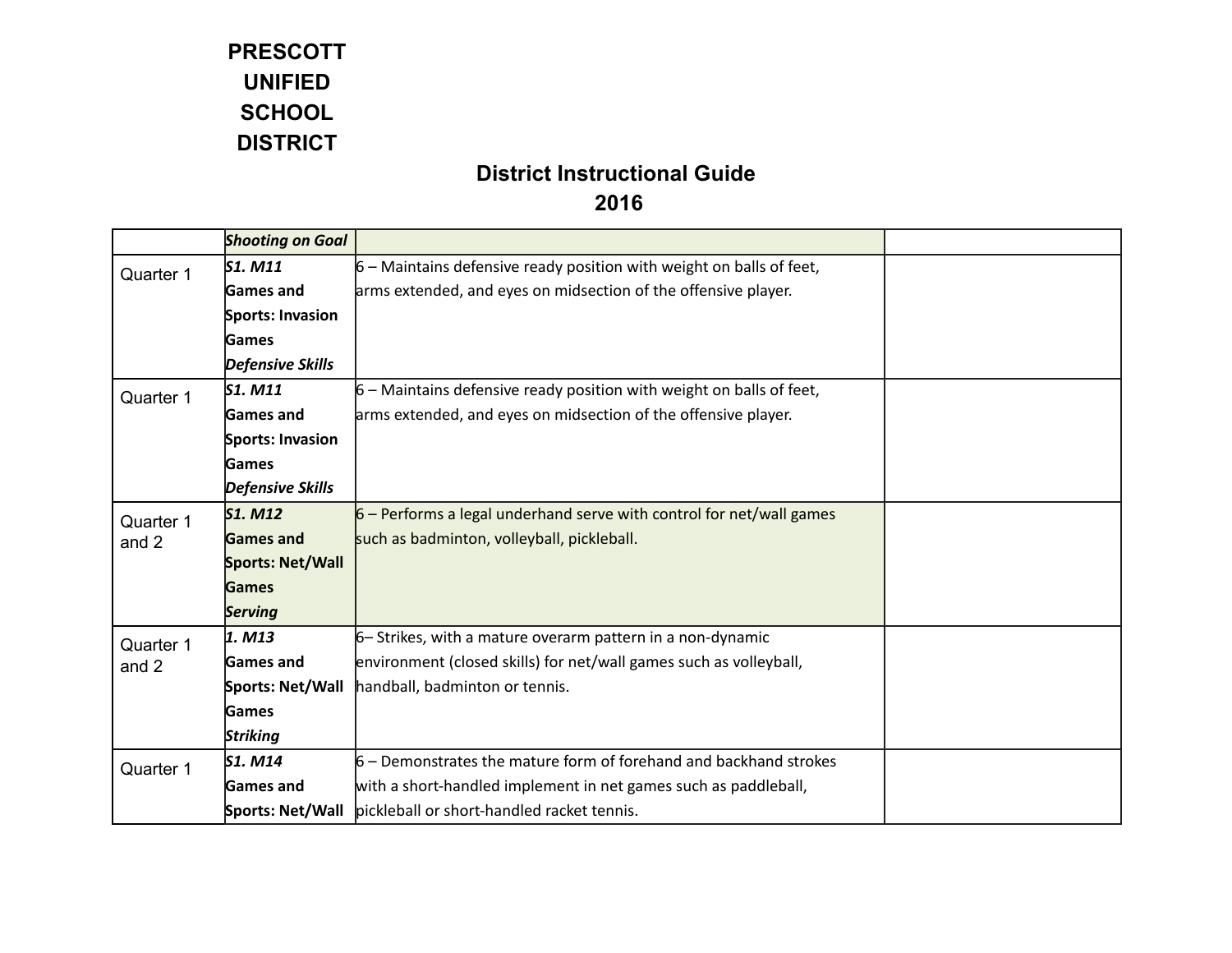|           | Games                  |                                                                           |  |
|-----------|------------------------|---------------------------------------------------------------------------|--|
|           | <b>Forehand and</b>    |                                                                           |  |
|           | <b>Backhand</b>        |                                                                           |  |
| Quarter 1 | <b>S1. M15</b>         | $6$ – Transfers weight with correct timing for the striking pattern.      |  |
|           | <b>Games and</b>       |                                                                           |  |
|           | Sports: Net/Wall       |                                                                           |  |
|           | <b>Games</b>           |                                                                           |  |
|           | <b>Weight Transfer</b> |                                                                           |  |
| Quarter 1 | S1. M16                | $6$ – Forehand volleys with mature form and control using a               |  |
|           | <b>Games and</b>       | short-handled implement.                                                  |  |
|           | Sports: Net/Wall       |                                                                           |  |
|           | Games                  |                                                                           |  |
|           | <b>Volley</b>          |                                                                           |  |
| Quarter 1 | S1. M17                | 6- Two-hand volleys with control in a variety of practice tasks.          |  |
|           | <b>Games</b> and       |                                                                           |  |
|           | Sports: Net/Wall       |                                                                           |  |
|           | Games                  |                                                                           |  |
|           | <b>Two-Hand Volley</b> |                                                                           |  |
| Quarter 1 | S1. M18                | $6$ – Demonstrates a mature underhand pattern for modified target         |  |
|           | Games and              | games such as bowling, bocce, or horseshoes.                              |  |
|           | Sports: Target         |                                                                           |  |
|           | Games,                 |                                                                           |  |
|           | <b>Underhand Throw</b> |                                                                           |  |
| Quarter 1 | <b>S1. M20</b>         | $6$ – Strikes a pitched ball with an implement with force in a variety of |  |
|           |                        |                                                                           |  |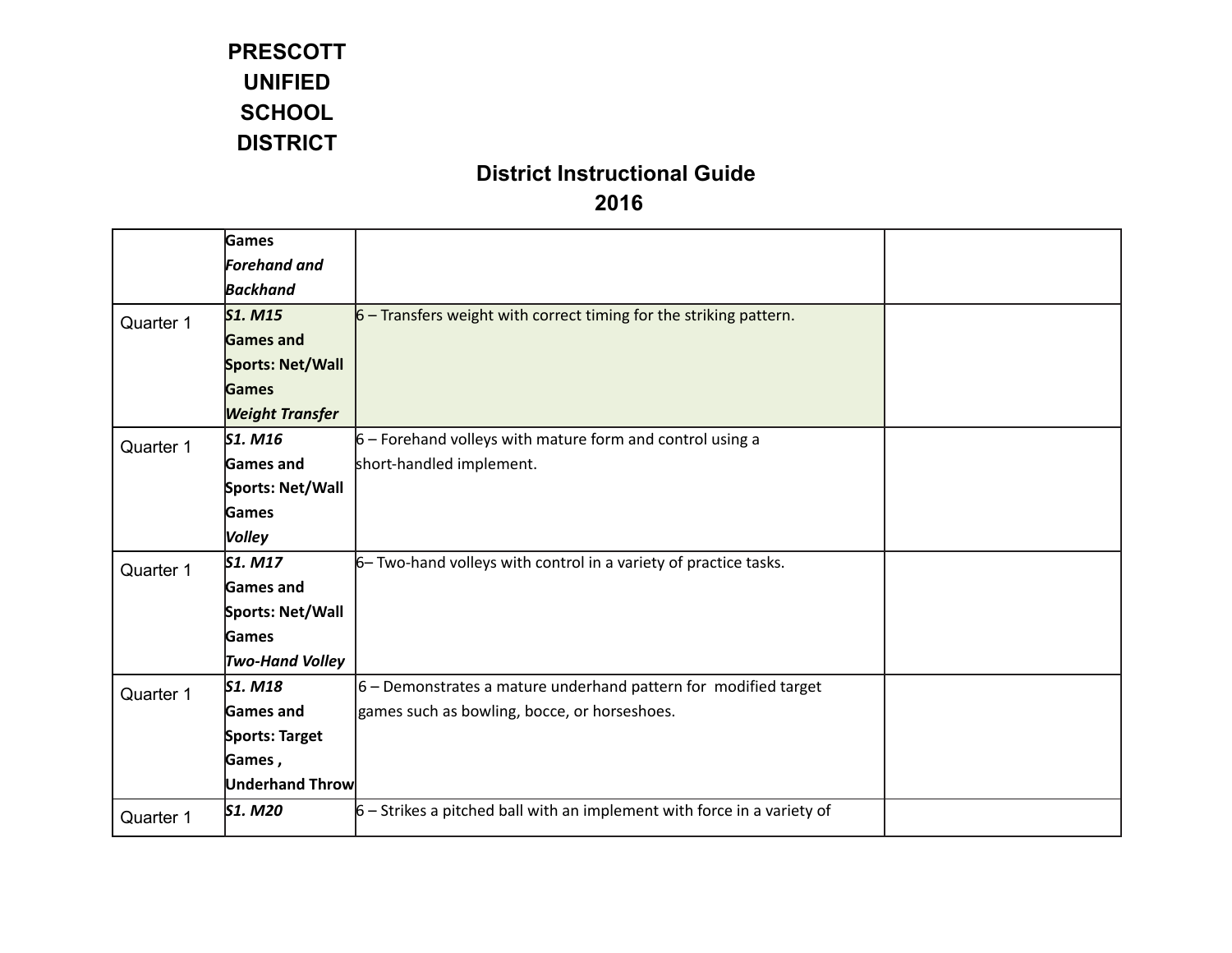|            | <b>Games and</b>         | practice tasks.                                                                  |  |
|------------|--------------------------|----------------------------------------------------------------------------------|--|
|            | Sports:                  |                                                                                  |  |
|            | <b>Fielding/Striking</b> |                                                                                  |  |
|            | Games                    |                                                                                  |  |
|            | <b>Striking</b>          |                                                                                  |  |
| Quarter 1  | 1. M21                   | 6 - Catches, with mature pattern, from different trajectories using a            |  |
|            | <b>Games</b> and         | variety of objects in varying practice tasks.                                    |  |
|            | Sports:                  |                                                                                  |  |
|            | <b>Fielding/Striking</b> |                                                                                  |  |
|            | Games                    |                                                                                  |  |
|            | Catching                 |                                                                                  |  |
| Quarter 1  | S1. M22                  | $6$ – Demonstrates correct technique for basic skills in at least 1              |  |
|            |                          | <b>Outdoor Pursuits</b> self-selected outdoor activity.                          |  |
|            |                          |                                                                                  |  |
|            |                          |                                                                                  |  |
| Quarters 1 | S2.M1                    | 6 - Creates open space by using locomotor movements (e.g., walking,              |  |
| and 2      |                          | Games and Sports running, jumping & landing) in combination with movement (e.g., |  |
|            | <b>Creating Space</b>    | varying pathways; change of speed, direction or pace).                           |  |
|            | with Movement            |                                                                                  |  |
|            |                          |                                                                                  |  |
| Quarter 2  | S2.M2                    | 6- Executes at least 1 of the following offensive tactics to create open         |  |
|            |                          | space: moves to open space without the ball; uses a variety of passes,           |  |
|            |                          | pivots and fakes; give and go.                                                   |  |
|            |                          |                                                                                  |  |
|            |                          |                                                                                  |  |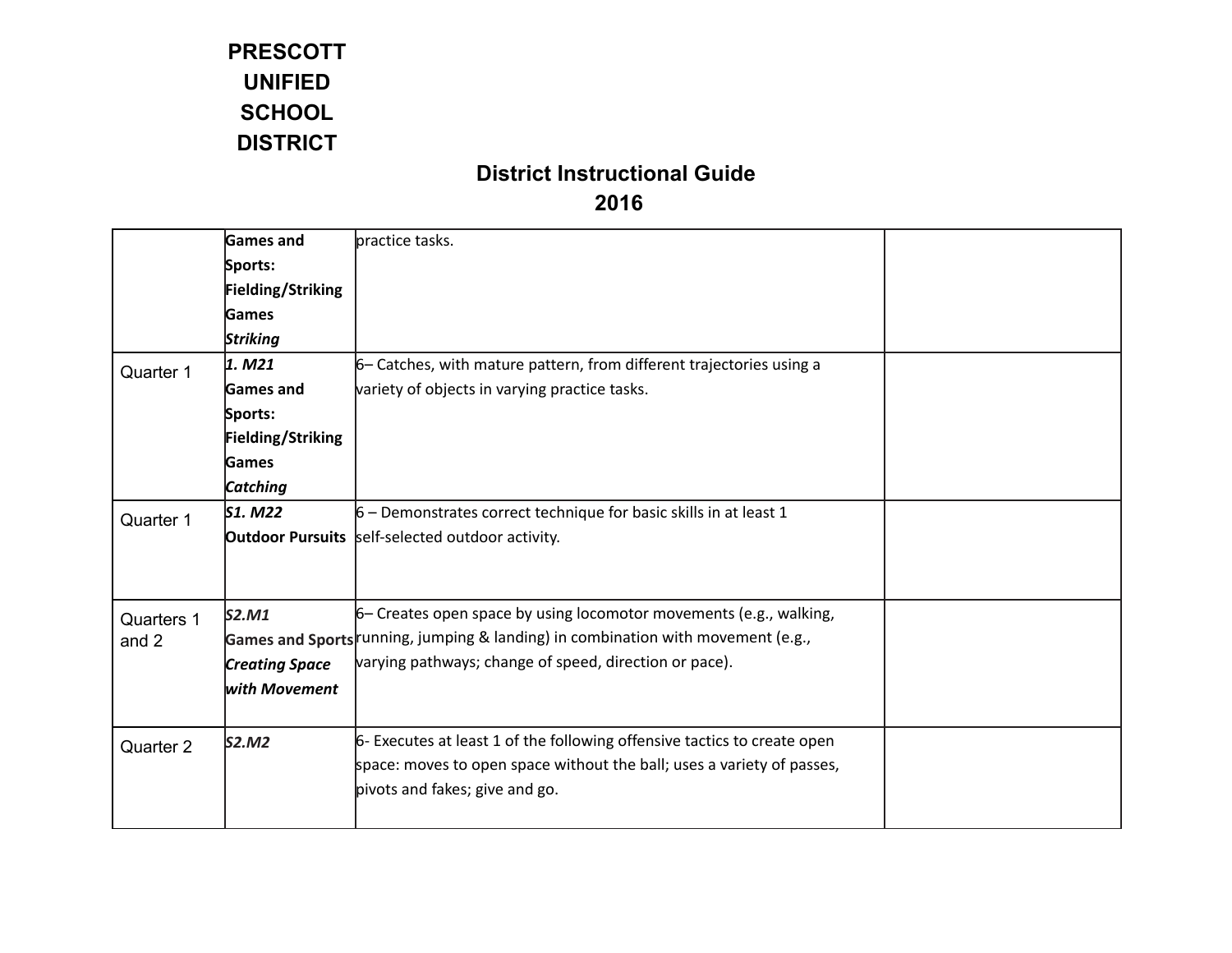| Quarter 2 | S2.M3                        | $ 6 -$ Creates open space by using the width and length of the field/court |  |
|-----------|------------------------------|----------------------------------------------------------------------------|--|
|           | Games and Sports on offense. |                                                                            |  |
|           | <b>Creating Space</b>        |                                                                            |  |
|           | <b>Using Width and</b>       |                                                                            |  |
|           | Length                       |                                                                            |  |
| Quarter 2 | S2.M4                        | $6$ – Reduces open space on defense by making the body larger and          |  |
|           |                              | Games and Sports reducing passing angles.                                  |  |
|           | <b>Reducing Space</b>        |                                                                            |  |
|           | by Changing Size             |                                                                            |  |
|           | and Space                    |                                                                            |  |
| Quarter 2 | S2.M5                        | 6– Reduces open space by not allowing the catch (denial) or by allowing    |  |
|           |                              | Games and Sports the catch but not the return pass.                        |  |
|           | <b>Invasion</b>              |                                                                            |  |
|           | <b>Games-Reducing</b>        |                                                                            |  |
|           | <b>Space Using</b>           |                                                                            |  |
|           | <b>Denial</b>                |                                                                            |  |
| Quarter 2 | S2.M6                        | $6$ – Transitions from offense to defense or defense to offense by         |  |
|           |                              | Games and Sports recovering quickly.                                       |  |
|           | <b>Transitions</b>           |                                                                            |  |
|           |                              |                                                                            |  |
| Quarter 2 | <b>S2.M7</b>                 | 6 - Creates open space in net/wall games with short- handled               |  |
|           | Net/Wall                     | implement by varying force and direction.                                  |  |
|           | Games,                       |                                                                            |  |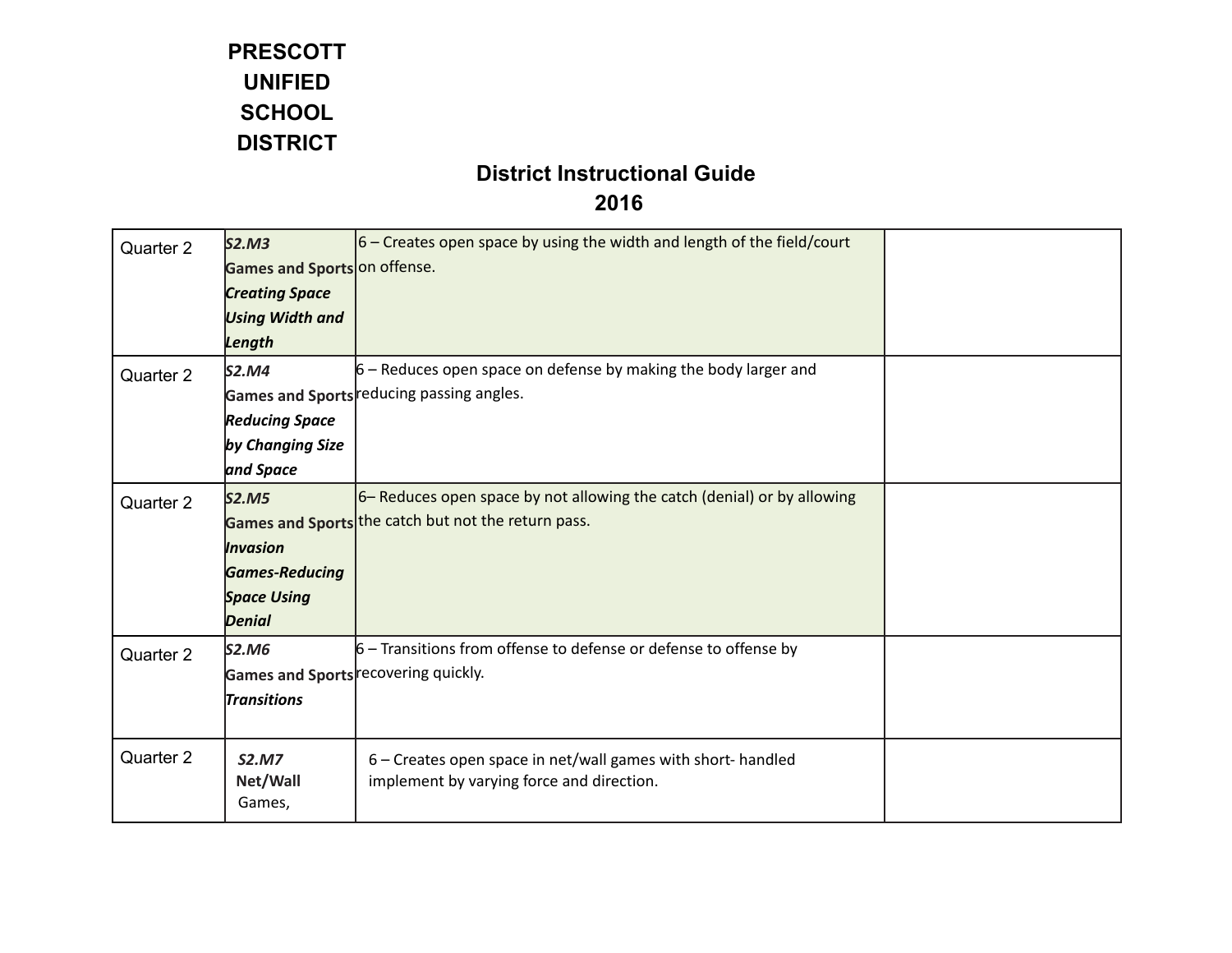|           | Creating space<br>Through<br>Variation                                                                     |                                                                                                       |  |
|-----------|------------------------------------------------------------------------------------------------------------|-------------------------------------------------------------------------------------------------------|--|
| Quarter 2 | <b>S2.M8</b><br><b>Net/Wall Games</b><br><b>Creating Space</b><br><b>Using Tactics and</b><br><b>Shots</b> | $6$ – Reduces offensive options for opponents by returning to midcourt<br>position.                   |  |
| Quarter 2 | S2.M9<br>Target Games<br><b>Shot Selection</b>                                                             | 6- Selects appropriate shot and/or club based on location of the object<br>in relation to the target. |  |
| Quarter 2 | S2.M10<br>Fielding/Striki<br>ng Games<br><b>Offensive</b><br><b>Strategies</b>                             | 6 - Identifies open spaces and attempts to strike object into that<br>space.                          |  |
| Quarter 1 | S2.M11<br><b>Fielding/Strikin</b><br>g Games<br><b>Reducing Space</b>                                      | 6- Identifies the correct defensive play based on the situation<br>(e.g., number of outs).            |  |
| Quarter 2 | S2.M12                                                                                                     | 6- Varies application of force during dance or gymnastic activities.                                  |  |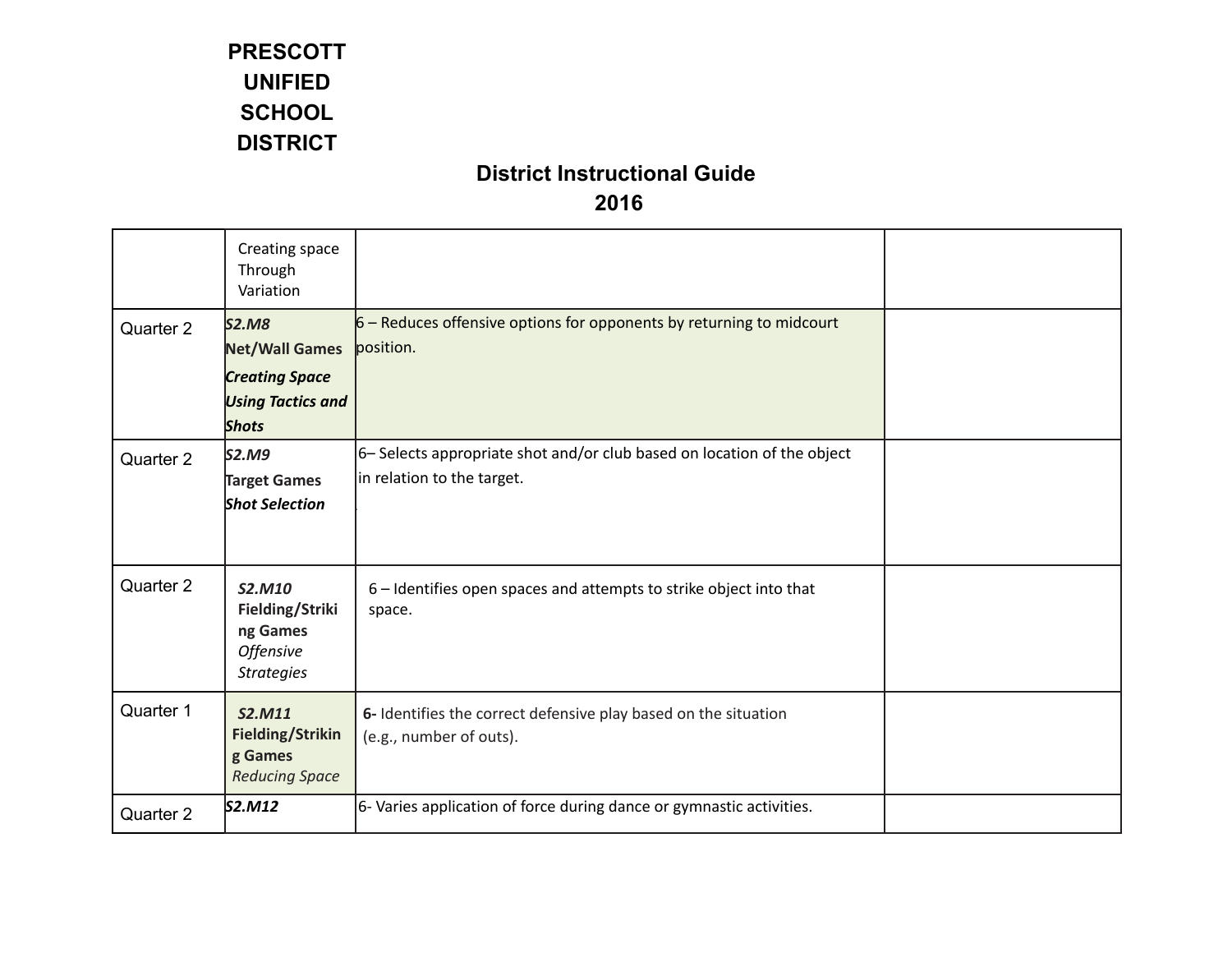|                     | <b>Movement</b>                                                  |                                                                                                                                                |  |
|---------------------|------------------------------------------------------------------|------------------------------------------------------------------------------------------------------------------------------------------------|--|
|                     | Concepts                                                         |                                                                                                                                                |  |
| Quarters 1<br>and 2 | S2.M13<br><b>Outdoor Pursuits</b><br><b>Movement</b><br>Concepts | 6- Makes appropriate decisions based on weather, level of difficulty due<br>to the conditions, or ability to ensure safety of self and others. |  |
| Quarter 2           | S3.M1<br><b>Physical</b><br><b>Activity</b><br>Knowledge         | 6 - Describes how being physically active leads to a healthy body.                                                                             |  |
| Quarter 2           | S3.M2<br><b>Engages in</b><br><b>Physical</b><br><b>Activity</b> | 6 - Participates in self-selected physical activity outside of physical<br>education class.                                                    |  |
| Quarter 2           | S3.M3<br><b>Engages in</b><br><b>Physical</b><br><b>Activity</b> | 6 - Participates in a variety of self-selected aerobic-fitness activities.                                                                     |  |
| Quarter 2           | <b>S3.M4</b>                                                     | 6 - Participates in a variety of aerobic-fitness activities using                                                                              |  |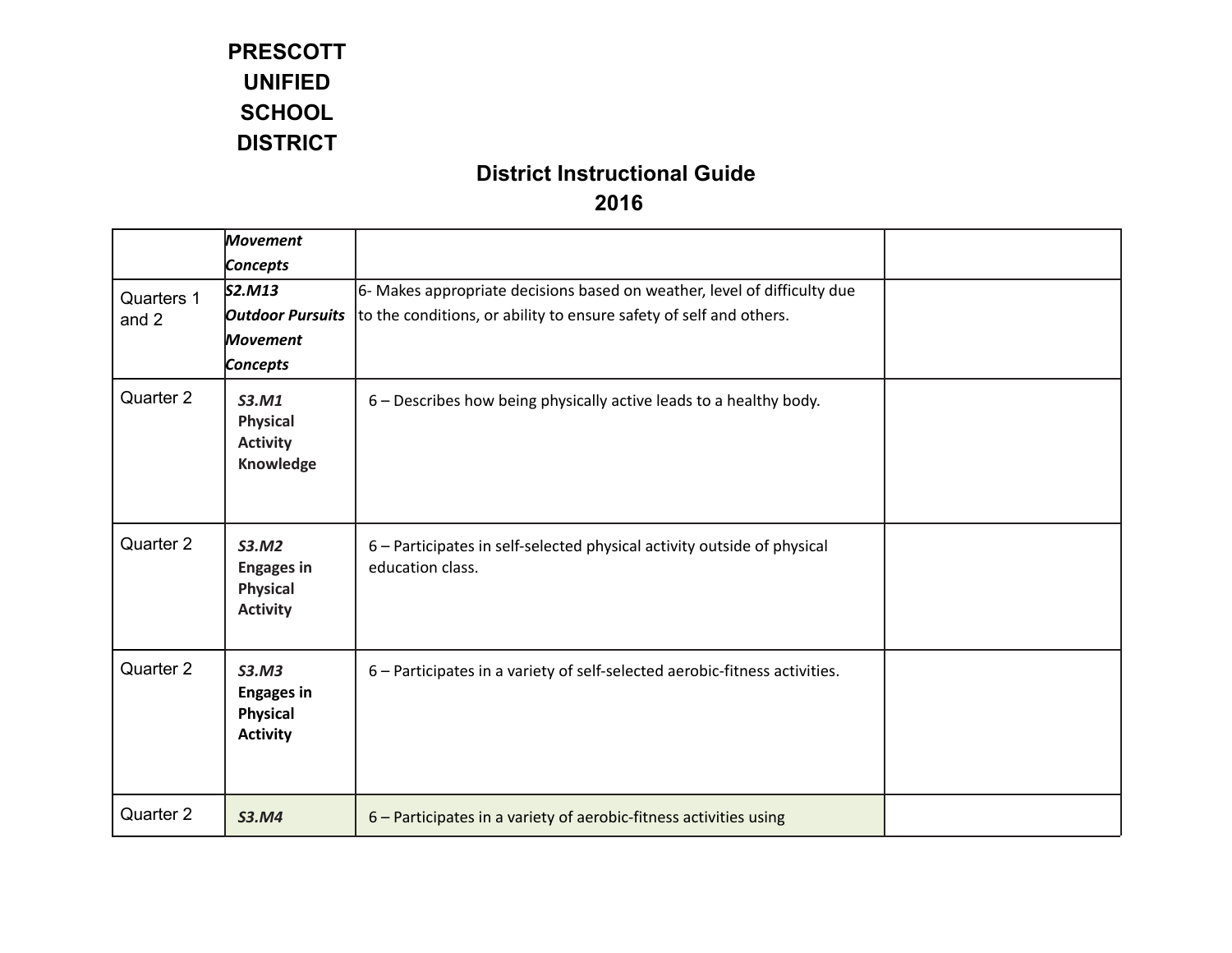|                            | <b>Engages in</b><br><b>Physical</b><br><b>Activity</b> | technology such as Dance Dance Revolution or Wii Fit.                                                                                                                                                          |  |
|----------------------------|---------------------------------------------------------|----------------------------------------------------------------------------------------------------------------------------------------------------------------------------------------------------------------|--|
| Quarter 2                  | <b>S3.M7</b><br><b>Fitness</b><br>Knowledge             | 6 - Identifies the components of skill-related fitness.                                                                                                                                                        |  |
| Quarter 2                  | <b>S3.M8</b><br><b>Fitness</b><br>Knowledge             | 6 - Sets and monitors a self-selected physical-activity goal for aerobic<br>and/or muscle- and bone-strengthening activity based on current<br>fitness level.                                                  |  |
| <b>Quarters 1</b><br>and 2 | <b>S3.M9</b><br><b>Fitness</b><br><b>Knowledge</b>      | 6 - Employs correct techniques and methods of stretching.                                                                                                                                                      |  |
| Quarter 2                  | <b>S3.M11</b><br><b>Fitness</b><br>Knowledge            | 6 - Identifies each of the components of the overload principle (FITT<br>formula: frequency, intensity, time & type) for different types of<br>physical activity (aerobic, muscular fitness, and flexibility). |  |
|                            | 53.M12                                                  | 6- Describes the role of warm up/cool down regimen for a self-selected                                                                                                                                         |  |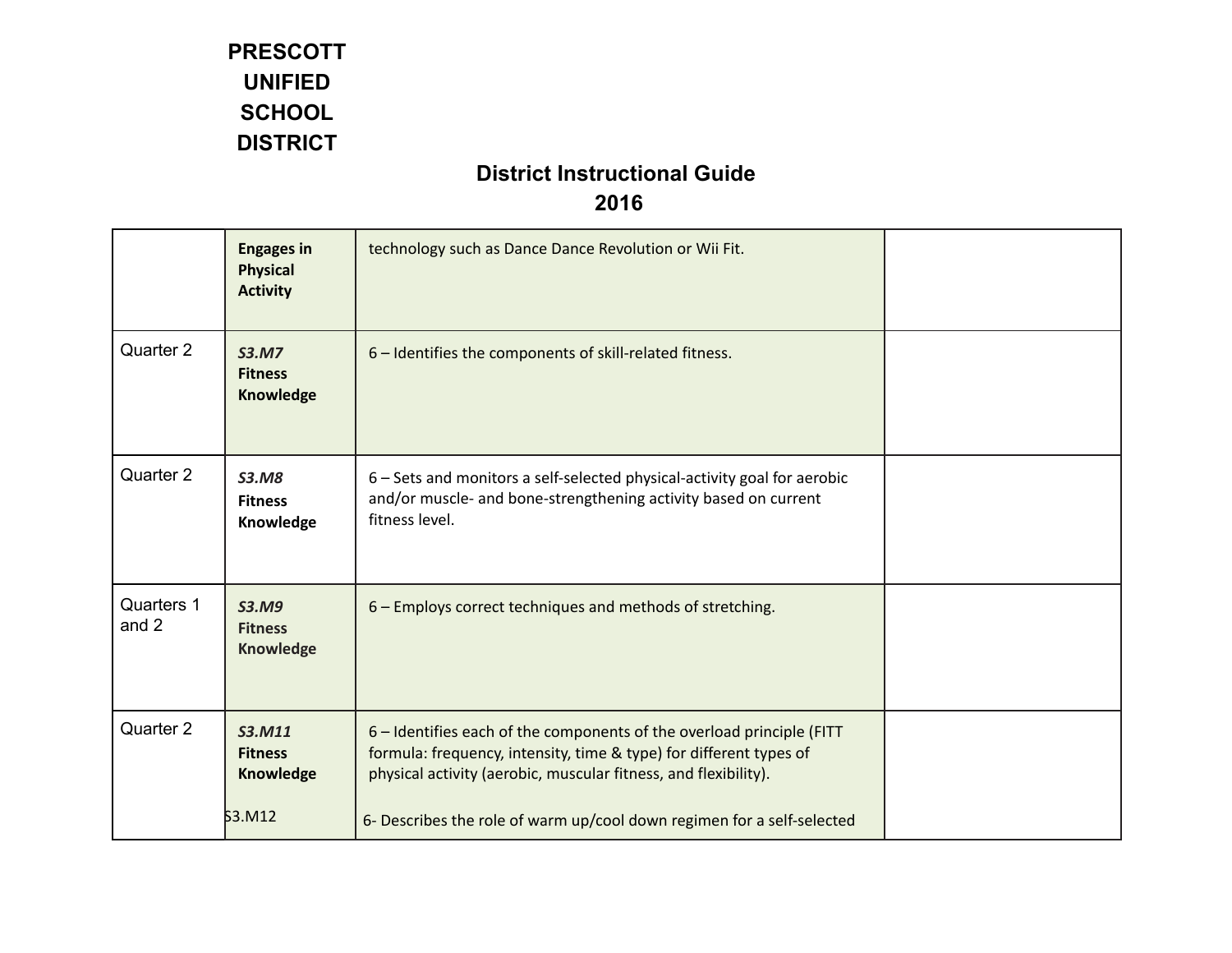|           | Fitness Knowledge   physical activity.                        |                                                                                                                                                |  |
|-----------|---------------------------------------------------------------|------------------------------------------------------------------------------------------------------------------------------------------------|--|
| Quarter 1 | S3.M13<br><b>Fitness</b><br>Knowledge                         | 6 - Defines resting heart rate and describes its relationship to<br>aerobic fitness and the Borg Rating of Perceived Exertion (RPE) Scale.     |  |
| Quarter 2 | S3.M14<br><b>Fitness</b><br><b>Knowledge</b>                  | 6 - Identifies major muscles used in selected physical activities.                                                                             |  |
| Quarter 1 | S3.M15<br>Assessment<br>and Program<br><b>Planning</b>        | 6 – Designs and implements a program of remediation for any areas<br>of weakness based on the results of health-related fitness<br>assessment. |  |
| Quarter 1 | S3.M16<br><b>Assessment</b><br>and Program<br><b>Planning</b> | 6 - Maintains physical activity log for at least 2 weeks and reflects on<br>activity levels as documented in the log.                          |  |
| Quarter 2 |                                                               |                                                                                                                                                |  |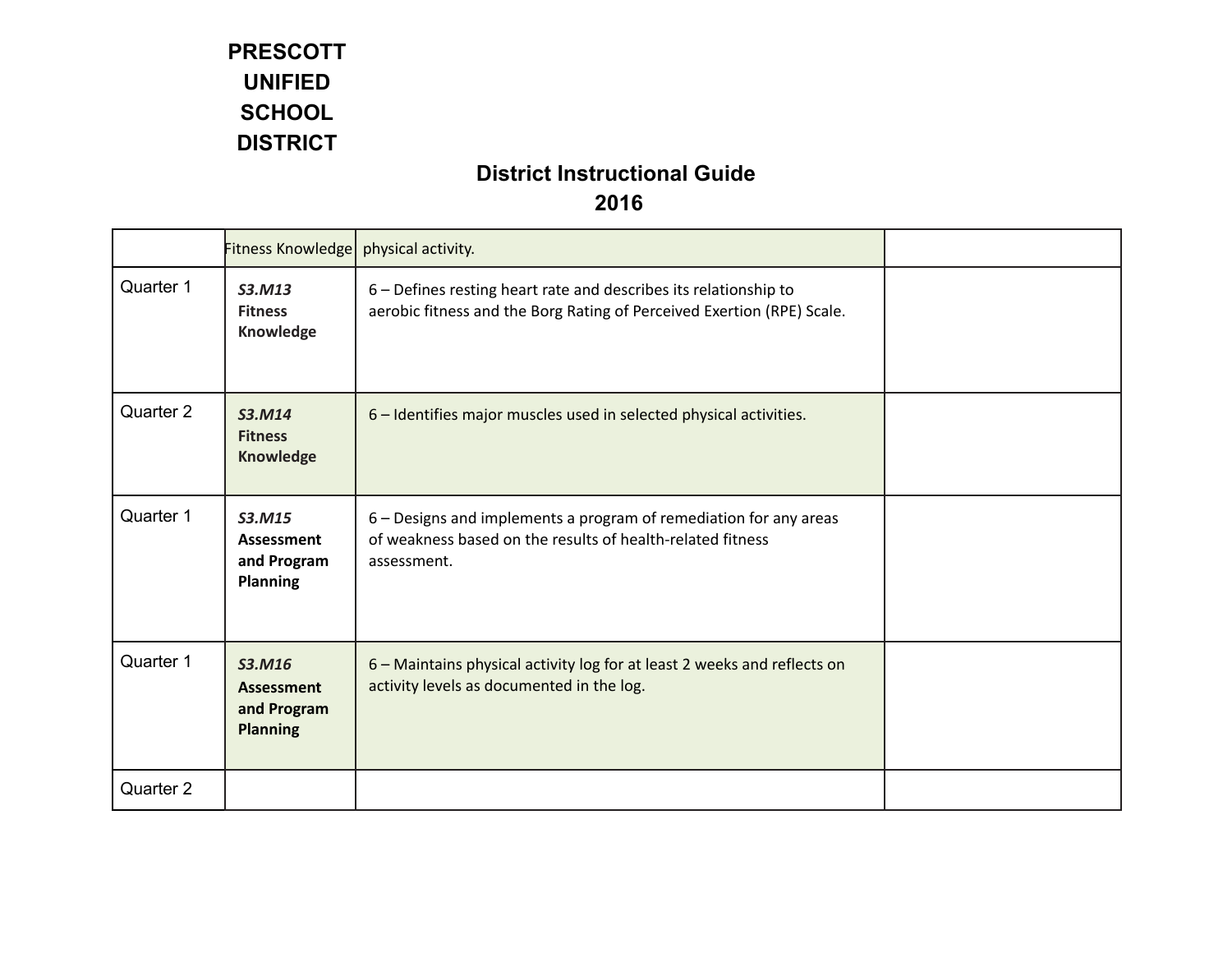| Quarter 1           | S3.M17<br><b>Nutrition</b>                    | 6 – Identifies foods within each of the basic food groups and selects<br>appropriate servings and portions for his/her age and physical<br>activity levels. |  |
|---------------------|-----------------------------------------------|-------------------------------------------------------------------------------------------------------------------------------------------------------------|--|
| Quarter 2           | S5.M1<br><b>Health</b>                        | 6- Describes how being physically active leads to a healthy body.                                                                                           |  |
| Quarter 2           | S5.M2<br><b>Health</b>                        | 6 - Identifies components of physical activity that provide<br>opportunities for reducing stress and for social interaction.                                |  |
| Quarters 1<br>and 2 | S5.M3<br>Challenge                            | 6 - Recognizes individual challenges and copes in a positive way, such<br>as extending effort, asking for help or feedback, or modifying the<br>task.       |  |
| Quarter 2           | <b>S5.M4</b><br>Self-Expression<br>/Enjoyment | 6- Describes how moving competently in a physical activity setting<br>creates enjoyment.                                                                    |  |
| Quarter 2           | <b>S5.M5</b>                                  | 6-Identifies how self-expression and physical activity are related.                                                                                         |  |